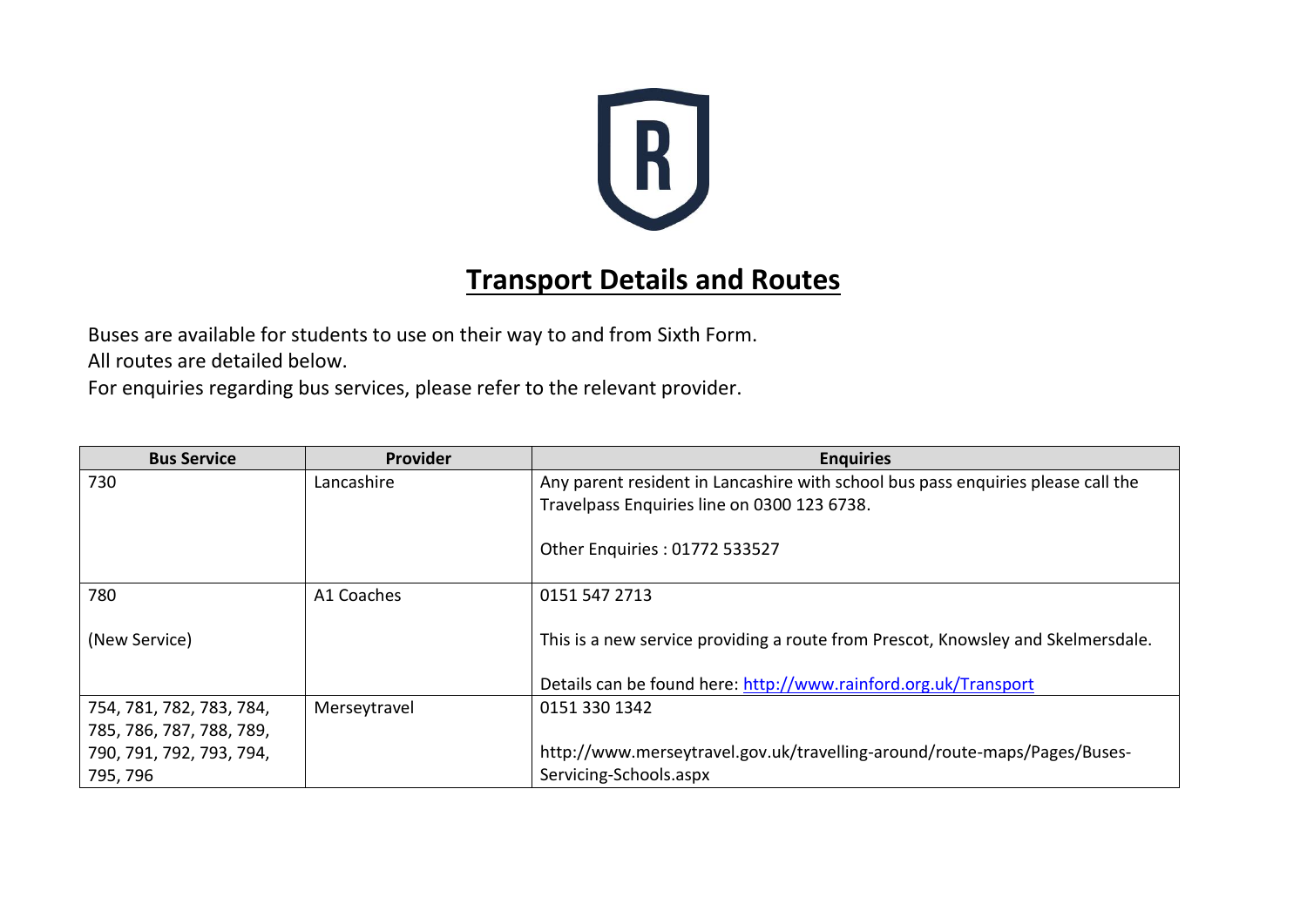## **Services to Sixth Form**

| <b>Service</b> | From                              | <b>Start</b> | Provider     | <b>Contractor</b>                                          | Route                                                                                                                                                                                                                                                                                                                     |
|----------------|-----------------------------------|--------------|--------------|------------------------------------------------------------|---------------------------------------------------------------------------------------------------------------------------------------------------------------------------------------------------------------------------------------------------------------------------------------------------------------------------|
| <b>Number</b>  |                                   | <b>Time</b>  |              |                                                            |                                                                                                                                                                                                                                                                                                                           |
| 730            | PIMBO CHEQUER<br>LANE             | 0805         | Lancashire   | Charlton<br>Minicoaches<br>Limited<br>Tel: 01695<br>580800 | From Tower Hill Road, junction with Wellcross Road then via<br>Tower Hill Road, Hall Green, Ormskirk Road, A577, Ormskirk<br>Road, Newgate Road, Windmill, Stannanought Road,<br>Ravenhead Way, Chequer Lane, Pimbo Lane, Long Lane,<br>Crawford Road, Reeds Brow, Hydes Brow and Higher Lane to<br>Rainford High School. |
| 730            | Crawford                          | 0825         | Lancashire   | Charlton<br>Minicoaches<br>Limited<br>Tel: 01695<br>580800 | From Crawford, Crawford Arms via Crawford Road, Reeds<br>Brow, Hydes Brow and Higher Lane to Rainford High School.                                                                                                                                                                                                        |
| 754            | Sutton manor                      | 0750         | MerseyTravel | Peoples Bus                                                | Sutton manor<br>Jubits Lane<br>Via De La Salle                                                                                                                                                                                                                                                                            |
| 780            | Kirkby, Prescot &<br>Skelmersdale | 0720         | A1 Coaches   | A1 Coaches                                                 | Journey starts: LICKERS LANE/BY CROFTWOOD<br><b>GROVE/CUMBER LANE</b><br>Please see website document for the full route and times<br>http://www.rainford.org.uk/Transport                                                                                                                                                 |
| 781            | <b>Billinge</b>                   | 0805         | MerseyTravel | Arriva                                                     | - Billinge, London Fields                                                                                                                                                                                                                                                                                                 |
| 782            | Liverpool Rd/Slag<br>Lane         | 0750         | MerseyTravel | Fairbrother                                                | - Garswood<br>Liverpool Rd/Slag Lane                                                                                                                                                                                                                                                                                      |
| 783            | Carr Mill                         | 0800         | MerseyTravel | Arriva                                                     | - Moss Bank/ Carr Mill area                                                                                                                                                                                                                                                                                               |
| 784            | Green Leach Lane                  | 0800         | MerseyTravel | Arriva                                                     | - Green Leach Lane, Haresfinch, Birchley Road Billinge                                                                                                                                                                                                                                                                    |
| 785            | <b>Merton Bank</b>                | 0810         | MerseyTravel | Arriva                                                     | - Hinkley Road, Laffak Road, Dentons Green, Duke Street                                                                                                                                                                                                                                                                   |
| 786            | <b>Bickerstaffe Street</b>        | 0818         | MerseyTravel | Ogdens                                                     | - Bickerstaffe Street St. Helens Town Centre<br>Dentons Green,                                                                                                                                                                                                                                                            |
| 787            | Hard Lane                         | 0820         | MerseyTravel | Red kite                                                   | - Greenfield Road, 1st bus stop Hard Lane, Rainford By-pass                                                                                                                                                                                                                                                               |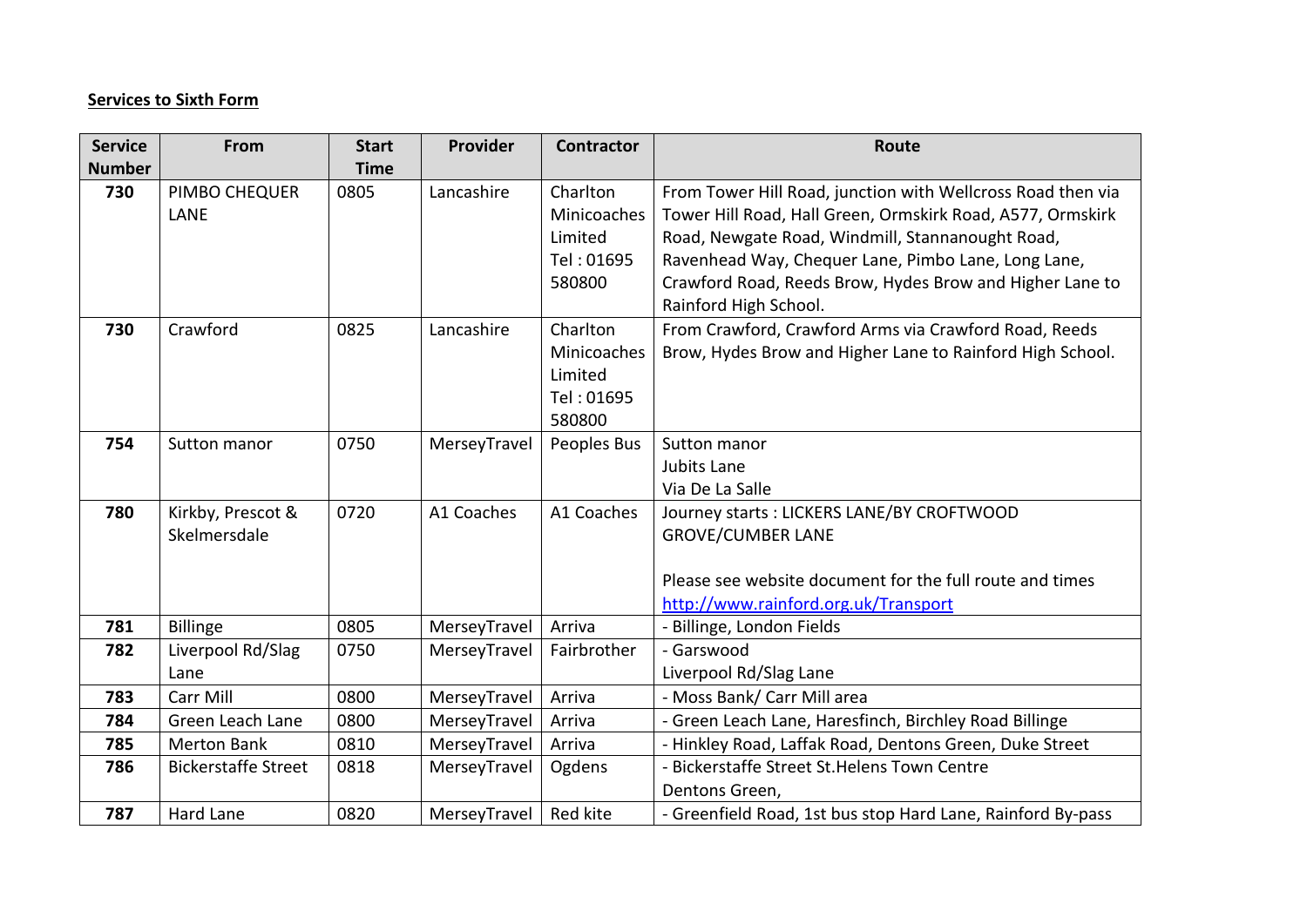| 788 | <b>Dentons Green</b><br>Lane | 0820 | MerseyTravel | Halton   | - Rainford Road, Bleak Hill Road, Dentons Green Lane, Kiln<br>Lane                       |
|-----|------------------------------|------|--------------|----------|------------------------------------------------------------------------------------------|
| 789 | <b>Dentons Green</b><br>Lane | 0820 | MerseyTravel | Halton   | Dentons Green Lane, Kiln Lane, Bleak Hill Road, Millbrook<br>Lane,                       |
| 790 | Eccleston                    | 0818 | MerseyTravel | Red Kite | - Bleak Hill Road, Millbrook Lane, Chapel Lane, Springfield<br>Lane                      |
| 791 | Millfields                   | 0821 | MerseyTravel | Halton   | - Bleak Hill Road, Millbrook Lane, Church Lane, Griffin,<br><b>Millfields</b>            |
| 792 | <b>Gillars Green Drive</b>   | 0818 | MerseyTravel | Halton   | - Gillars Green Drive Church Lane, Millbrook Lane,<br>Bleak Hill Road,                   |
| 793 | <b>Toll Bar</b>              | 0815 | MerseyTravel | Halton   | - Prescot Road Toll Bar<br>Dunriding Lane, Knowsley Road, Mill Brow,<br>Bleak Hill Road, |
| 794 | <b>Rivington Road</b>        | 0818 | MerseyTravel | Red Kite | - Dentons Green<br><b>Rivington Road</b><br>Kiln Lane<br><b>Bleak Hill Road</b>          |
| 795 | <b>Dentons Green</b><br>Lane | 0815 | MerseyTravel | Halton   | - Bleak Hill Road, Millbrook Lane, Kiln Lane, Dentons Green<br>Lane                      |

## **Services From Sixth Form**

| <b>Service</b> | Τo           | <b>Start Time</b> | Provider   | <b>Contractor</b> | Route                                                     |
|----------------|--------------|-------------------|------------|-------------------|-----------------------------------------------------------|
| <b>Number</b>  |              |                   |            |                   |                                                           |
| 730            | Crawford     | 1530              | Lancashire | Charlton          | From Rainford HS via Higher Lane, Witton Way, Scarisbrick |
|                |              |                   |            | Minicoaches       | Road, Old Lane, Higher Lane, Hydes Brow and reverse of    |
|                |              |                   |            | Limited           | outward route to Crawford.                                |
| 730            | Chequer Lane | 1540              | Lancashire |                   | From Rainford HS via Higher Lane, Witton Way, Scarisbrick |
|                |              |                   |            |                   | Road, Old Lane, Higher Lane, Hydes Brow and reverse of    |